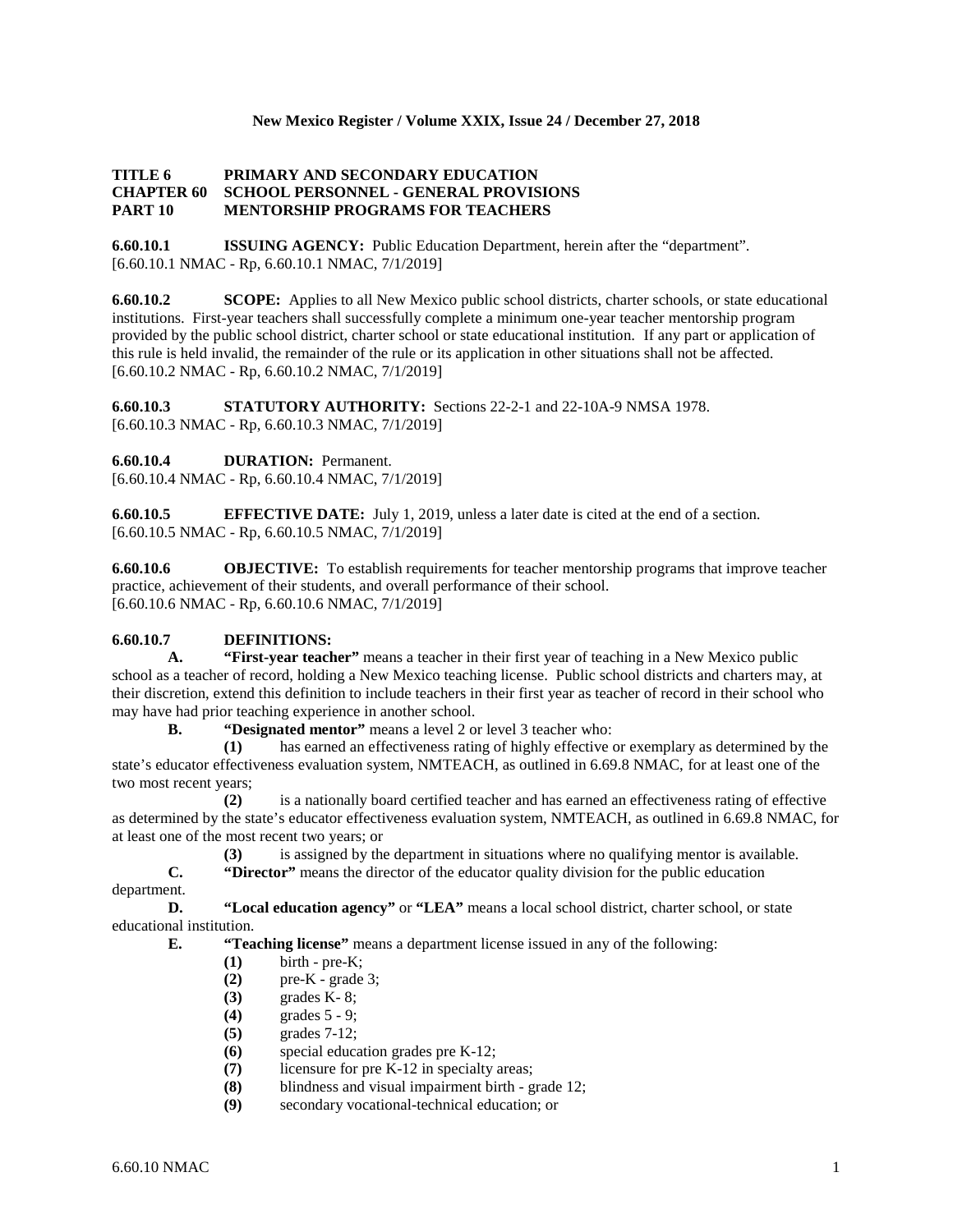**(10)** deaf and hard of hearing. [6.60.10.7 NMAC - Rp, 6.60.10.7 NMAC, 7/1/2019]

**6.60.10.8 REQUIREMENTS FOR TEACHER MENTORSHIP PROGRAMS:** All mentorship programs must receive initial approval from the director prior to the first year of implementation and each year thereafter. To receive approval, public school districts, charter schools, or state educational institutions shall submit a proposed teacher mentorship program that aligns with and supports the public school district's, charter school's, or state educational institution's long range plan for student success. Teacher mentorship programs shall align with all competencies outlined in the state's educator effectiveness evaluation system, NMTEACH, in accordance with 6.69.8 NMAC, and all other competencies outlined in department regulation and guidance. The proposal shall describe how this mandatory teacher mentorship program for first-year teachers addresses the following.

**A.** Individual support for first-year teachers from designated mentors shall be aligned to all competencies outlined in the NMTEACH system and also include, at a minimum:

**(1)** instructional material development in alignment with department-approved standards;

**(2)** culturally and linguistically responsive, as defined by the department, lesson planning

and lesson design appropriate for all diverse learners, including English learners and students with disabilities; **(3)** development and administration of formative and benchmark student academic

assessments;

(4) individual instructional conferences with students;<br>(5) individual conferences with parents and families, so

**(5)** individual conferences with parents and families, specifically to discuss student achievement, assessment scores, and college and career readiness; and

**(6)** classroom observation protocol.

**B.** Structured and evidence-based training activities for designated mentors, which shall include the following, at a minimum:

- **(1)** identifying and addressing the needs of first-year teachers;
- **(2)** developing mentorship relationships;
- **(3)** evaluating mentees using observation domains outlined in NMTEACH; and
- **(4)** documenting teacher growth aligned with the NMTEACH system and rubrics.

**C.** Structured process for selection of designated mentors shall include:

- **(1)** selection criteria and process; and
- **(2)** criteria of evaluation for the efficacy of the mentor.

**D.** Compensation provided to designated mentors, as determined by the relevant public school district, charter school, or state educational institution. Pursuant to Section 22-10A-4 NMSA 1978, a level 3-A license is the highest level of teaching licensure for those teachers who choose to advance as instructional leaders in the teaching profession and undertake greater responsibilities such as curriculum development, peer intervention and mentoring. LEAs may increase compensation for level 3-A license teachers.

**E.** Mentor quality, specifically guaranteeing that all designated mentors will be a level 2 or level 3 teacher who:

**(1)** has earned an effectiveness rating of highly effective or exemplary as determined by the state's educator effectiveness evaluation system, NMTEACH, as outlined in 6.69.8 NMAC, for at least one of the two most recent years;

**(2)** is a nationally board certified teacher and has earned an effectiveness rating of effective as determined by the state's educator effectiveness evaluation system, NMTEACH, as outlined in 6.69.8 NMAC, for at least one of the most recent two years; or

**(3)** is assigned by the department in situations where no qualifying mentor is available.

**F.** Requirements to complete a mentorship program.

**G.** Programming that is at least one year in length and includes provisions whereby support for an additional one or two years may be provided to teachers who do not successfully complete the first-year teacher mentorship program and continue to be employed in the public school district, charter school, or state educational institution.

[6.60.10.8 NMAC - Rp, 6.60.10.8 NMAC, 7/1/2019]

**6.60.10.9 COMPLETION OF TEACHER MENTORSHIP PROGRAM:** All first-year teachers shall successfully complete a minimum of a one-year teacher mentorship program to be eligible for a level 2 license. Successful completion of the program shall be determined by the public school district, charter school, or state educational institution.